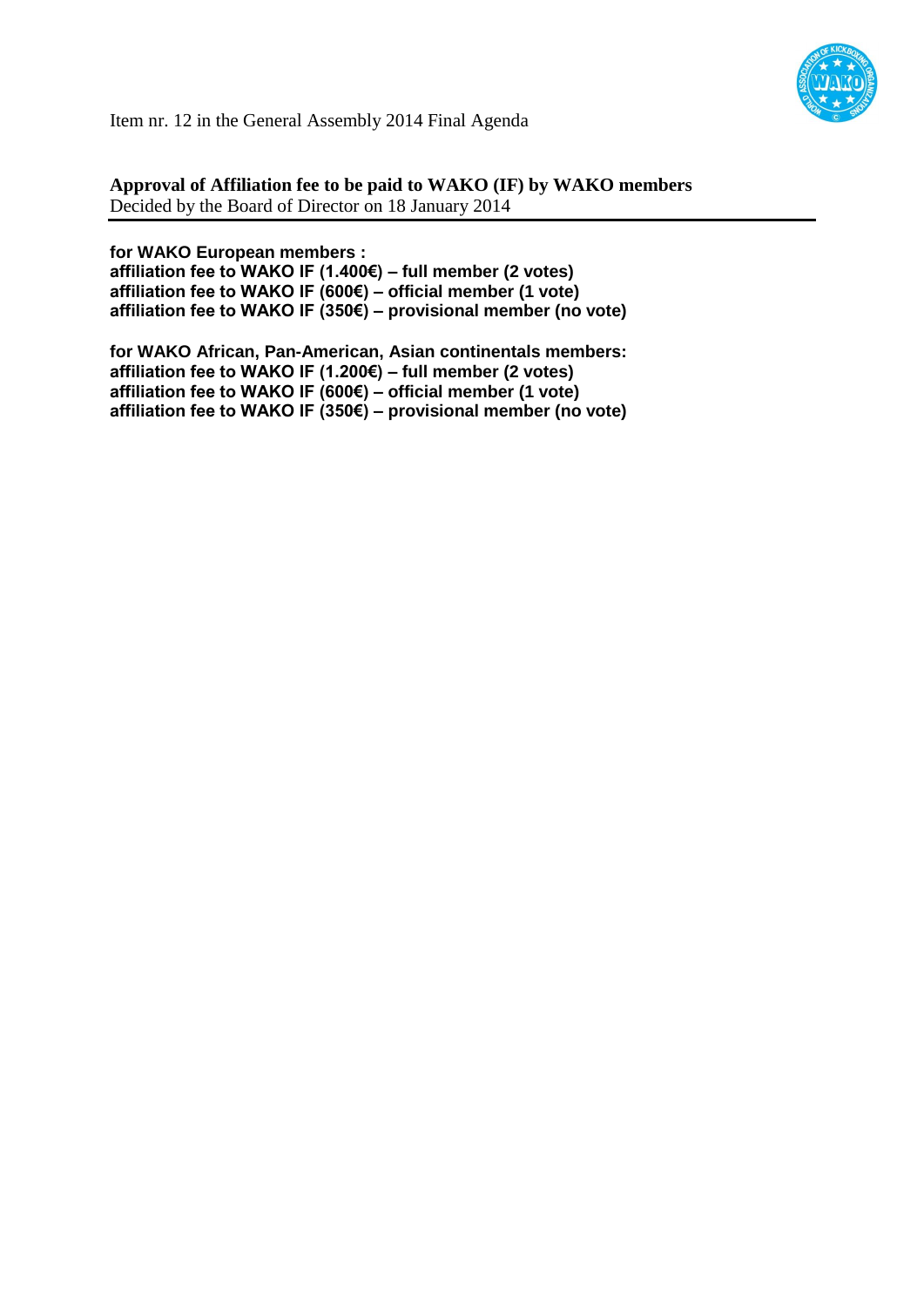

Item nr. 13 in the General Assembly 2014 Final Agenda

# **Amendments of the Statutes**

Extraction of the current text of Article 29 of Statutes.

## **Article 29. Composition and Election**

- 1. The Board of Directors is the executive body of WAKO. It consists of minimum 10 up to maximum 17 members as follows:
	- a. …………………………………………………… b. …………………………………………………….
	- c. …………………………………………………….
	- d. 5 councilors appointed by the General Assembly, one of whom may be appointed as Treasurer of WAKO

#### **The proposal of amendment to the Article 29**

The ciff 1 remains the same. Points a, b and c remain the same. Point d is amended and point e is added to cliff 1 as new point.

### **Article 29. Composition and Election**

1- The Board of Directors is the executive body of WAKO. It consists of minimum 10 up to maximum 17 members as follows: